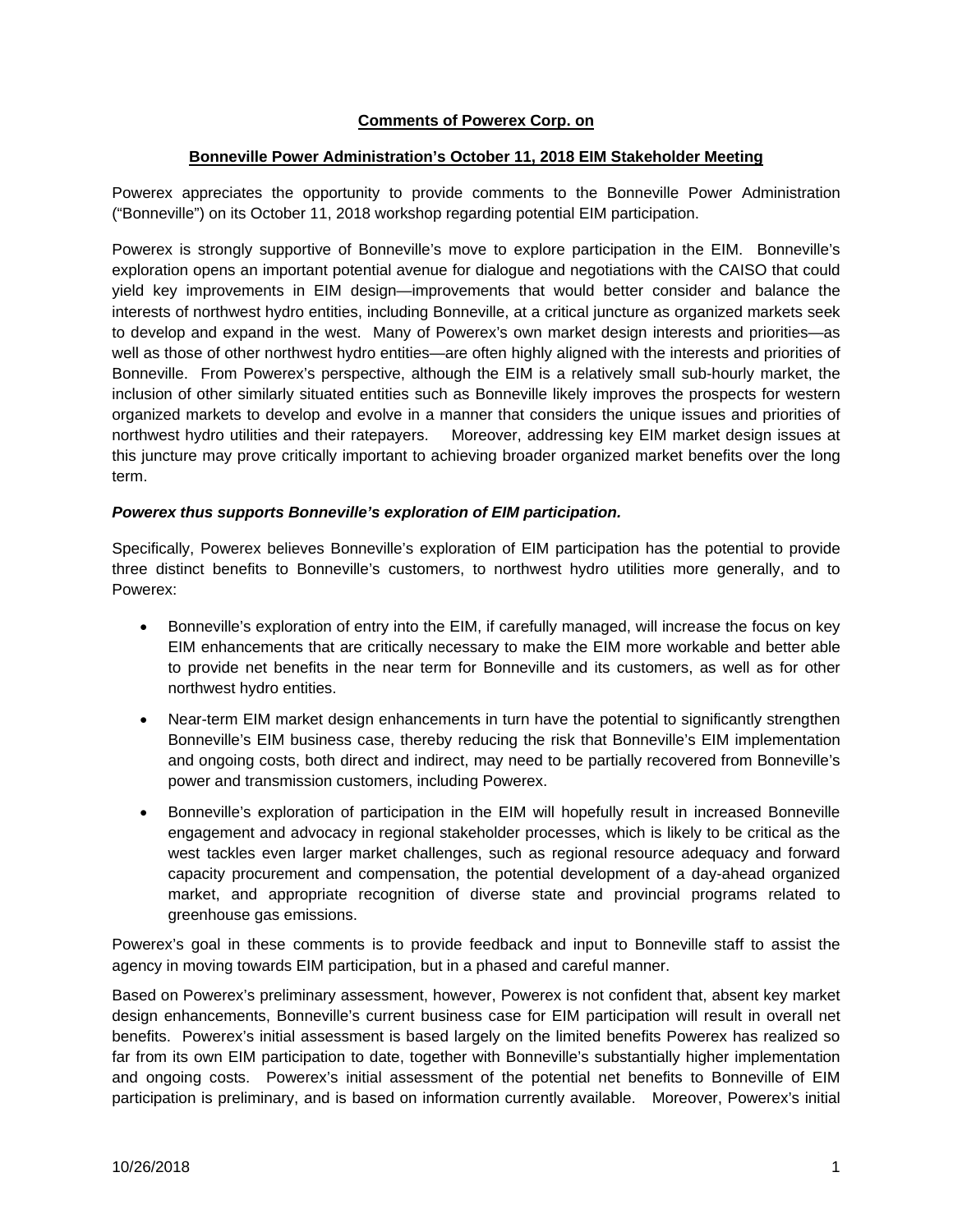assessment assumes that its own experience in the EIM is *generally applicable* to Bonneville's power business given that, like Powerex, Bonneville's EIM participation will be supported by clean, flexible storage hydro resources located in the northwest. However, Powerex recognizes that there may be numerous factors that could substantially improve Bonneville's EIM business case, including Bonneville materially refining its estimates of implementation and ongoing costs, the potential availability of additional categories of EIM benefits that Bonneville has not yet presented and that Powerex has not considered, the potential successful resolution of key ongoing CAISO stakeholder processes, and potential improvements in overall market conditions such as significantly increased opportunities to purchase oversupply energy.

Importantly, however, Powerex believes that, if a handful of key market design issues are substantively addressed in the near term, there can be substantially higher confidence that EIM participation would provide net benefits for Bonneville and its customers, and that the EIM could become more workable for northwest hydro utilities more broadly.

*Powerex is cautiously optimistic that these issues may be addressed over the next few years, as CAISO staff has now begun to explore some of these issues in CAISO stakeholder processes.*  Moreover, in Powerex's experience, CAISO executives and market policy staff have demonstrated an increased willingness in recent months to better understand some of the key issues and priorities that northwest hydro entities face in their exploration of broader participation in CAISO organized markets. Powerex believes that Bonneville has a tremendous leadership opportunity to help ensure that markets in the region evolve in a manner that is beneficial to Bonneville and its ratepayers, and to the northwest region as a whole.

Powerex believes that the market design improvements necessary to make EIM participation workable for Bonneville are most likely to be achieved if Bonneville takes a phased approach to pursuing EIM participation. A phased approach would enable Bonneville to monitor, and extensively engage in, targeted CAISO stakeholder processes, as well as to discuss directly with CAISO staff the necessary EIM design enhancements that could provide substantially greater benefits to Bonneville and to similarly situated northwest hydro entities. Powerex believes such efforts can be conducted in parallel with Bonneville undertaking appropriate modernization and upgrades of its facilities, in preparation for potentially joining the EIM. Powerex is also hopeful that this phased approach need not cause any material delay in Bonneville's potential EIM go-live date.

Powerex's concern that Bonneville's EIM participation, absent key EIM design enhancements, may not generate net overall benefits is based primarily on Bonneville's estimates of its EIM-related costs relative to Powerex's experience to date of the types and magnitude of its own net incremental EIM benefits. Bonneville's estimated costs for EIM entry and ongoing participation are substantial, totaling \$35.3 million in initial costs and \$6.1 million per year thereafter.<sup>1</sup> In comparison, Powerex's EIM implementation costs were less than \$6 million, and its ongoing operational costs are estimated at less than \$1 million per year. Given Bonneville's substantially higher estimated costs, and the relatively small size of the EIM subhourly market, Powerex believes that substantial positive benefits in multiple areas need to be identified in order to be confident that Bonneville will realize overall net benefits from EIM participation. At this time, however, Powerex believes that:

1. there are limited incremental power business benefits from EIM participation for northwest hydro utilities; and

l

<sup>&</sup>lt;sup>1</sup> Bonneville staff presentation at July 24, 2018 EIM Stakeholder Meeting, at 17. *Available at:* https://www.bpa.gov/Projects/Initiatives/EIM/Doc/20180724-July-24-2018-EIM-Stakeholder-Mtg.pdf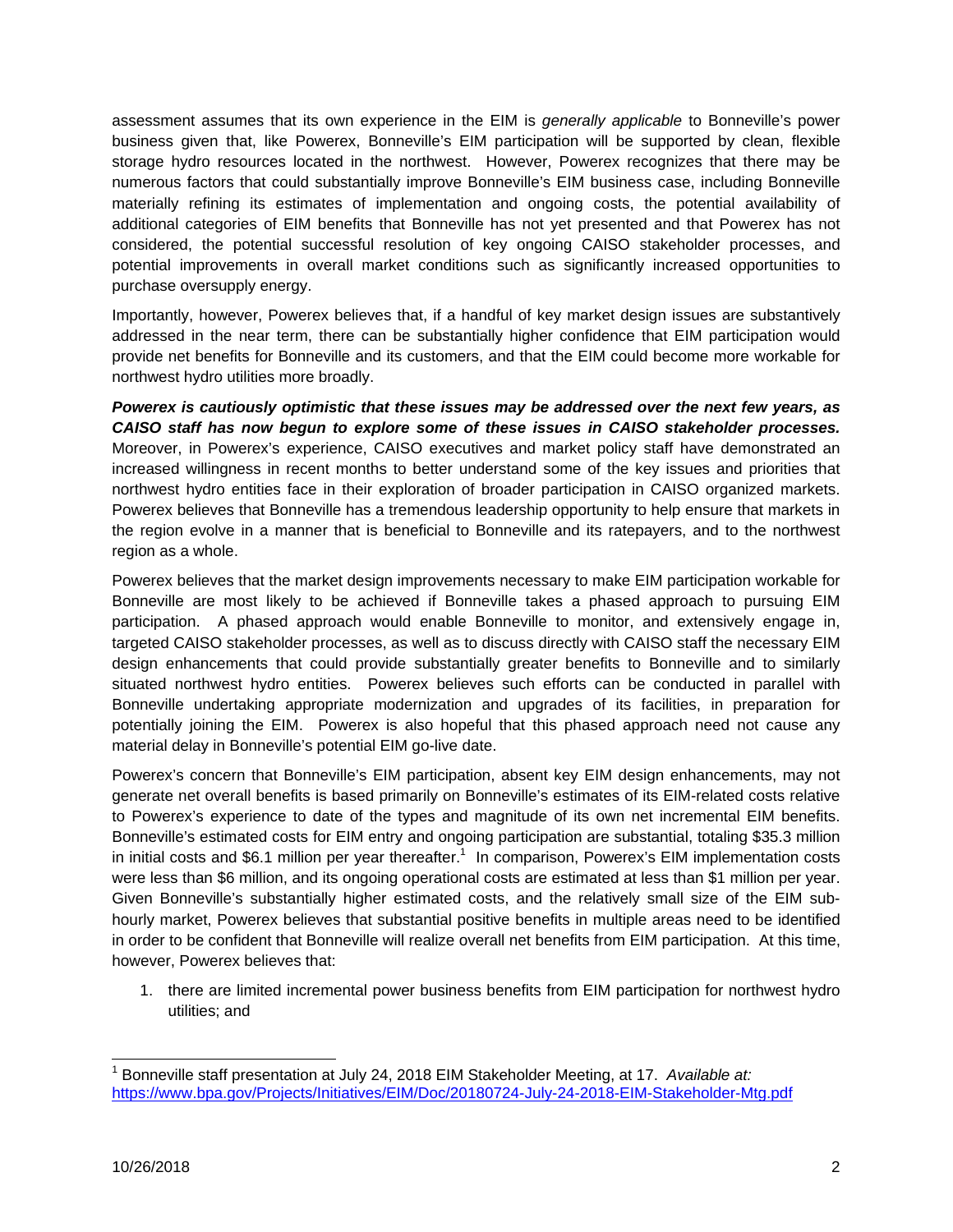2. although there may be transmission business benefits from Bonneville's participation that are not available to Powerex, these benefits may also be limited in the near-term.

Powerex's preliminary evaluation of the likely power business and transmission business incremental benefits from EIM participation is based on four broad considerations:

### *1. EIM opportunities for surplus energy sales*

From Powerex's own EIM experience, the EIM does not currently represent an attractive market for the sale of surplus energy from low- or non-emitting resources relative to other market opportunities. Superior sales opportunities are available in the bilateral markets and through the existing CAISO intertie bidding framework, where hydro resources can generally receive the full benefit of their non-emitting attributes, where hydro resources can also participate in the sale of capacity and flexibility products such as sales of resource adequacy and ancillary services, and where bid mitigation does not create the risk of forced energy sales that inefficiently deplete limited water in the wrong hours. Importantly, Powerex believes that each of these specific issues that reduce the attractiveness of the EIM for surplus hydro sales, relative to other markets, can be addressed through CAISO stakeholder processes, with material benefits realized if specific market design changes can be implemented over the next few years.

### *2. Impact of current EIM resource sufficiency framework*

Potential EIM benefits are also affected by the EIM's resource sufficiency framework. Unlike other aspects of the EIM design, the resource sufficiency evaluation was developed specifically for the start of the EIM; it was not adapted from a framework that previously existed in the CAISO real-time market, and hence there was no prior experience with it. Unsurprisingly, its actual use in the EIM has revealed the need to refine the resource sufficiency tests, as there is growing evidence that:

- 1. EIM entities may often have to carry more flexible capacity reserves than were actually carried prior to joining the EIM (and hence more than is generally needed to reliably balance a BAA's load and variable energy resources intra-hour) as a result of inaccuracies and/or issues with the timeliness of information associated with each hour's resource sufficiency evaluation.
- 2. There appear to be challenges with the application of the resource sufficiency tests to the CAISO BAA, given its unique situation as a full organized market and as the only BAA that includes an intertie bidding framework. From time to time, these and other differences may result in the CAISO BAA erroneously passing the resource sufficiency test, and then potentially leaning on resources elsewhere in the EIM footprint for flexibility and/or capacity.

The existing challenges with the resource sufficiency evaluation directly impact EIM entities, and would also impact Bonneville. For instance, if Bonneville often has to increase the quantity of balancing reserves it carries, it will need to reduce the capacity that is available to make surplus energy or capacity sales outside of the EIM, impacting its non-EIM revenues. Similarly, if the flexibility and capacity of Bonneville's resources (and those of other EIM entities) can be accessed without appropriate commercial forward arrangements for capacity and/or flexible capacity, there will be less pressure or incentive to develop robust programs in the CAISO BAA for the forward procurement of capacity and flexibility. Bonneville's potential for leadership in this area could move key CAISO stakeholder initiatives forward in the near term. *Ultimately, robust programs for the forward procurement of capacity and flexibility are critical to ensuring that Bonneville, and other northwest hydro entities, receive fair value for providing these reliability attributes from their resources.* 

#### *3. EIM opportunities for energy purchases*

Powerex's experience has been that the EIM does offer some incremental opportunities to purchase energy, particularly during midday "belly of the duck" hours. These benefits arise primarily because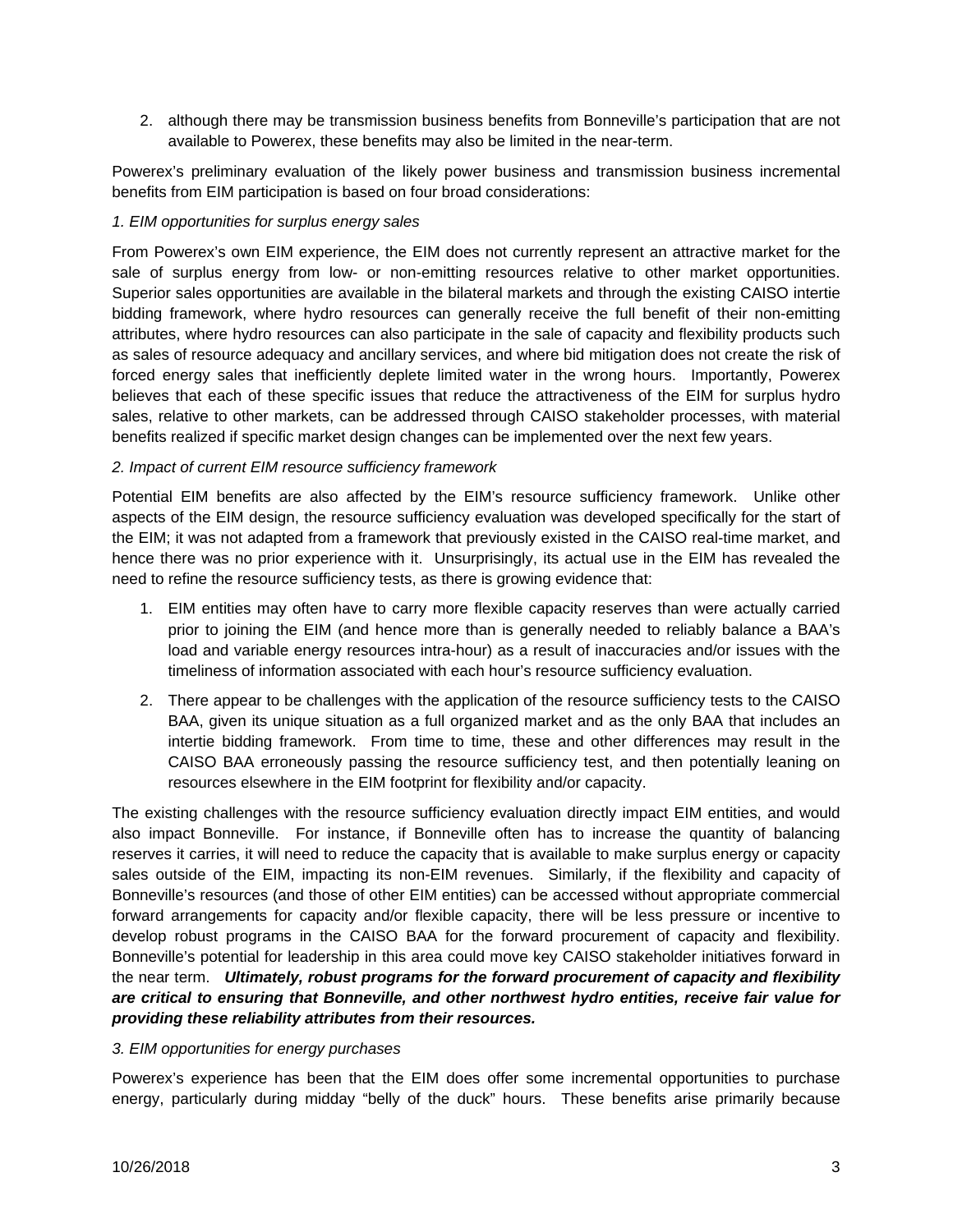energy exports out of the EIM footprint (including the CAISO BAA) do not incur CAISO's wheeling charge of approximately \$11/MWh. However, the ability to realize these benefits is limited by the ability of the purchaser to back down its resources and absorb energy imports during the specific hours of the day and seasons in which California experiences oversupply. Powerex understands that Bonneville may be able to realize these benefits during some months of the year, but, like many northwest hydro entities, will likely experiences challenges in purchasing energy during high hydro inflow periods, particularly in the spring season.

## *4. EIM congestion management benefits*

In addition to power benefits, Bonneville may realize additional transmission benefits from EIM participation. These would generally be incremental benefits that are not available to Powerex under its participation framework. Such potential transmission benefits include improved congestion management and reduced re-dispatch costs. As illustrated by Bonneville during the 11 October stakeholder workshop, however, congestion on the Bonneville network is generally infrequent, making congestion re-dispatch savings through the EIM potentially modest at this time.

In summary, the modest power benefits realized by Powerex from its EIM participation to date should highlight for Bonneville and its customers the need to pursue several targeted EIM enhancements with CAISO and its stakeholders, particularly given that Powerex was able to join the EIM with much lower upfront and ongoing costs, its EIM participation required limited changes to its operations, and required only very minor changes to BC Hydro's transmission tariff. Bonneville's EIM participation appears to require substantially higher up-front and ongoing costs and may potentially include more extensive amendments to its transmission tariff and to its power and transmission operations, making it unclear whether available power and transmission benefits will outweigh the costs in the near-term under the current EIM design. Without key near-term EIM enhancements that can result in a stronger business case, Powerex is concerned that Bonneville may incur significant implementation and ongoing costs that may not be recovered through additional EIM revenues, and may therefore need to recover these costs through the rates it charges to its power customers and its transmission customers.

Based on the foregoing, Powerex believes the business case for Bonneville's EIM participation should be revisited and updated after engaging in the following activity, and prior to Bonneville fully committing to join the EIM. More specifically, Powerex recommends that Bonneville consider pursuing EIM participation in a phased approach, whereby Bonneville will first:

- 1. Identify and proceed with targeted modernization and upgrade investments that will be necessary regardless of whether it joins the EIM; and
- 2. Actively engage with CAISO, both directly and through CAISO stakeholder processes, to examine and seek the implementation of key EIM enhancements that will make that market more workable and beneficial for participation by northwest hydro entities and their ratepayers, strengthening Bonneville's business case in the process.

Extensive discussions with CAISO staff prior to executing an implementation agreement proved to be critical to Powerex's EIM implementation. Despite the limited nature of Powerex's intended participation, Powerex nevertheless faced certain challenges related to its participation with loads and resources located wholly outside the United States. Through extensive discussions, Powerex and CAISO were able to identify a framework that could satisfactorily address these challenges. This included the articulation of eight key principles, which were incorporated into Powerex's EIM implementation agreement. These key principles solidified at the outset CAISO's high-level agreement on matters including Powerex's participation as a Canadian EIM Entity, the model representation of Powerex's aggregated participating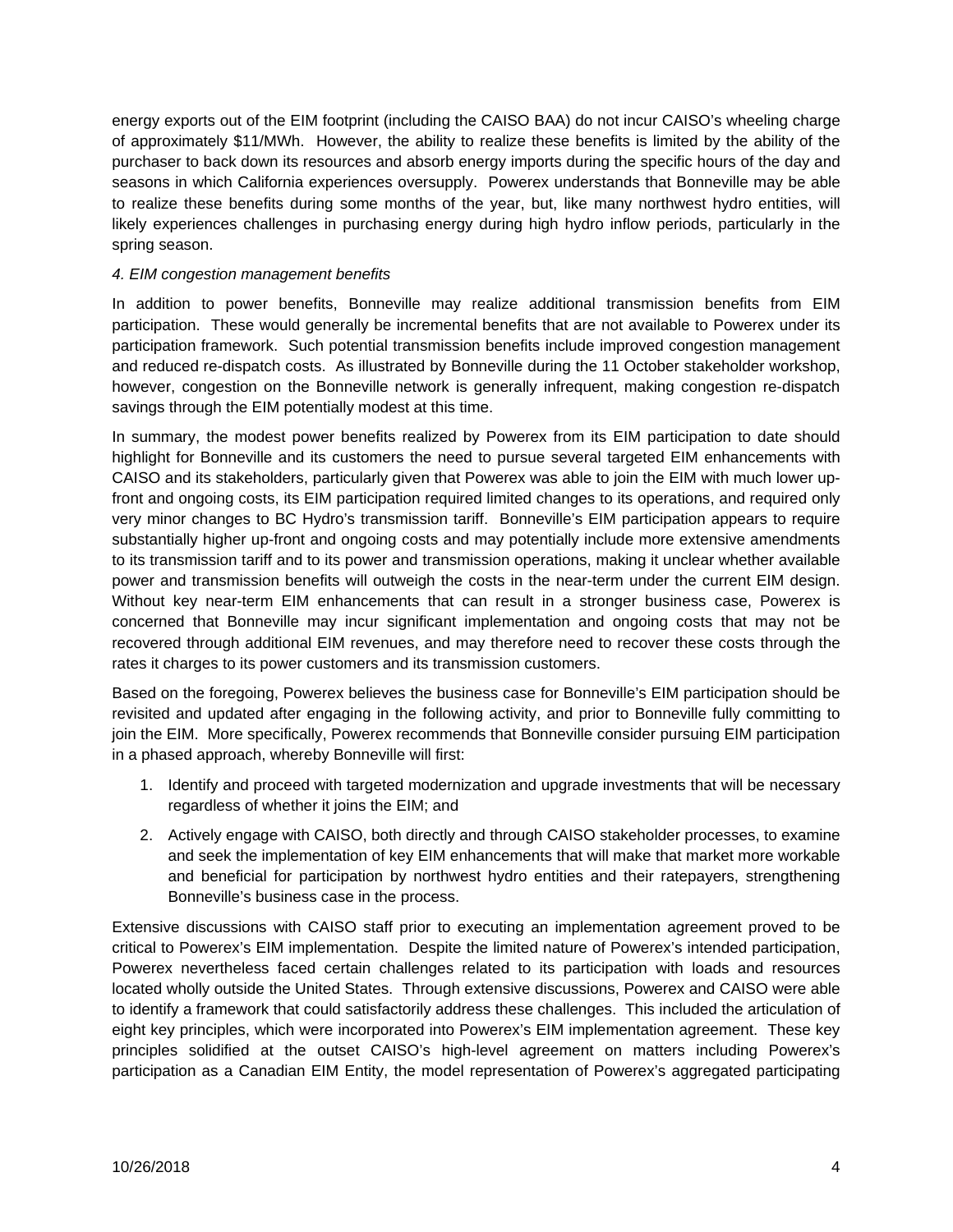and non-participating resources, and a commitment that the local market power mitigation framework must be workable for participation supported by large storage hydro resources.

Powerex believes there is a valuable opportunity for Bonneville to similarly discuss with CAISO key issues that must be addressed to make its own EIM participation successful. However, Powerex's experience is that such engagement and discussions are significantly more effective when they occur before fully committing, or appearing to commit, to EIM participation. After such a commitment has been made, the likelihood of successfully pursuing necessary changes may be reduced, as time windows shorten and CAISO balances its many competing priorities and its limited resources.

Powerex has identified several specific improvements to the EIM design that it believes have a strong potential to improve the business case for Bonneville's participation in the EIM. Each of these improvements is consistent with the efficiency and reliability objectives of the EIM and with sound market design principles; none of these enhancements are intended to inappropriately skew market outcomes in favor of any particular region or entities. Additionally, Powerex believes each of the necessary enhancements are entirely within the ability of what can be achieved by the CAISO through its stakeholder processes over the next few years, but only if it elects to prioritize those initiatives. Bonneville has a tremendous opportunity to take a lead role in helping ensure that such market design improvements are achieved in the near term. While in Powerex's experience a prospective EIM entity is not likely to "get" everything it asks for from the CAISO, the resolution of key implementation and market design issues is certainly possible; such resolution is necessary to strengthen the agency's EIM business case while ensuring both that the EIM is operationally workable for northwest hydro resources and that hydro resource attributes are appropriately compensated. These key EIM design enhancements are included in the issue-specific appendix to these comments.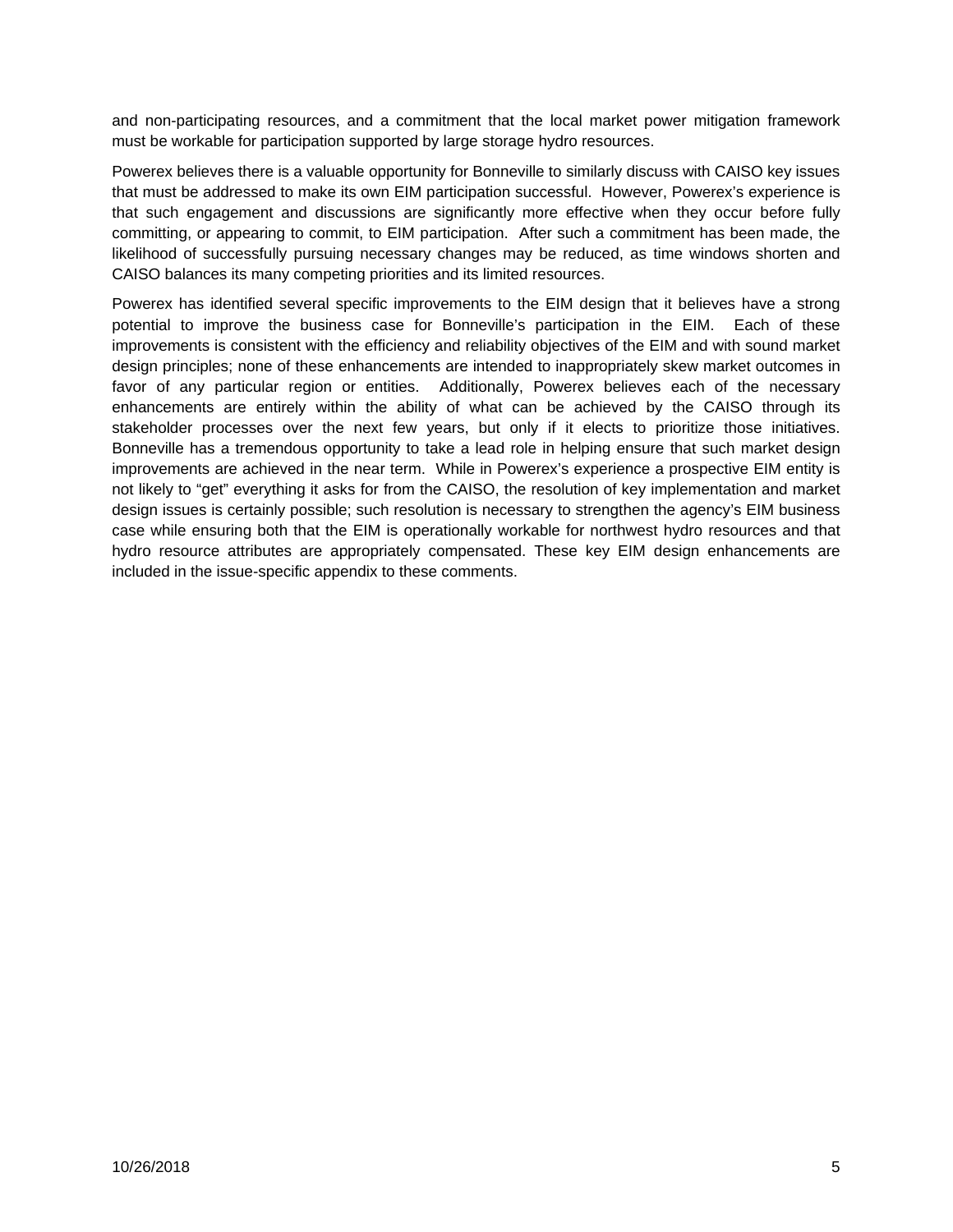# **APPENDIX A**

**Comparison of surplus sales opportunities in different markets** 

|                                                                                                                                                                  | <b>Bilateral</b><br><b>Markets</b> | <b>CAISO Intertie</b><br><b>Bidding</b><br><b>Framework</b> | <b>EIM</b>                                                     |
|------------------------------------------------------------------------------------------------------------------------------------------------------------------|------------------------------------|-------------------------------------------------------------|----------------------------------------------------------------|
| <b>Opportunities for sales of 15-</b><br>minute and 5-minute energy                                                                                              | Limited                            | Yes                                                         | Yes                                                            |
| <b>Enables additional energy sales</b><br>from capacity set aside for intra-<br>hour balancing?                                                                  | <b>No</b>                          | <b>No</b>                                                   | <b>Potentially, during</b><br>capacity limited<br><b>hours</b> |
| Voluntary offer prices may often be<br>overriden and the resource<br>dispatched anyway                                                                           | <b>No</b>                          | <b>No</b>                                                   | <b>Yes</b>                                                     |
| <b>Appropriate Compensation for</b><br>clean / low-GHG attributes?                                                                                               | Yes                                | Yes                                                         | <b>Depressed</b>                                               |
| <b>Enables transmission and</b><br>resources to concurrently support<br>energy sales, as well as Resource<br><b>Adequacy and Ancillary Services</b><br>products? | Yes                                | Yes                                                         | <b>No</b>                                                      |

**Comparison of energy purchase opportunities in different markets** 

|                                                               | <b>Bilateral</b><br><b>Markets</b> | <b>CAISO Intertie</b><br><b>Bidding</b><br><b>Framework</b> | <b>EIM</b> |
|---------------------------------------------------------------|------------------------------------|-------------------------------------------------------------|------------|
| Incurs transmission costs,<br>particularly CAISO export fees? | Yes                                | Yes                                                         | No         |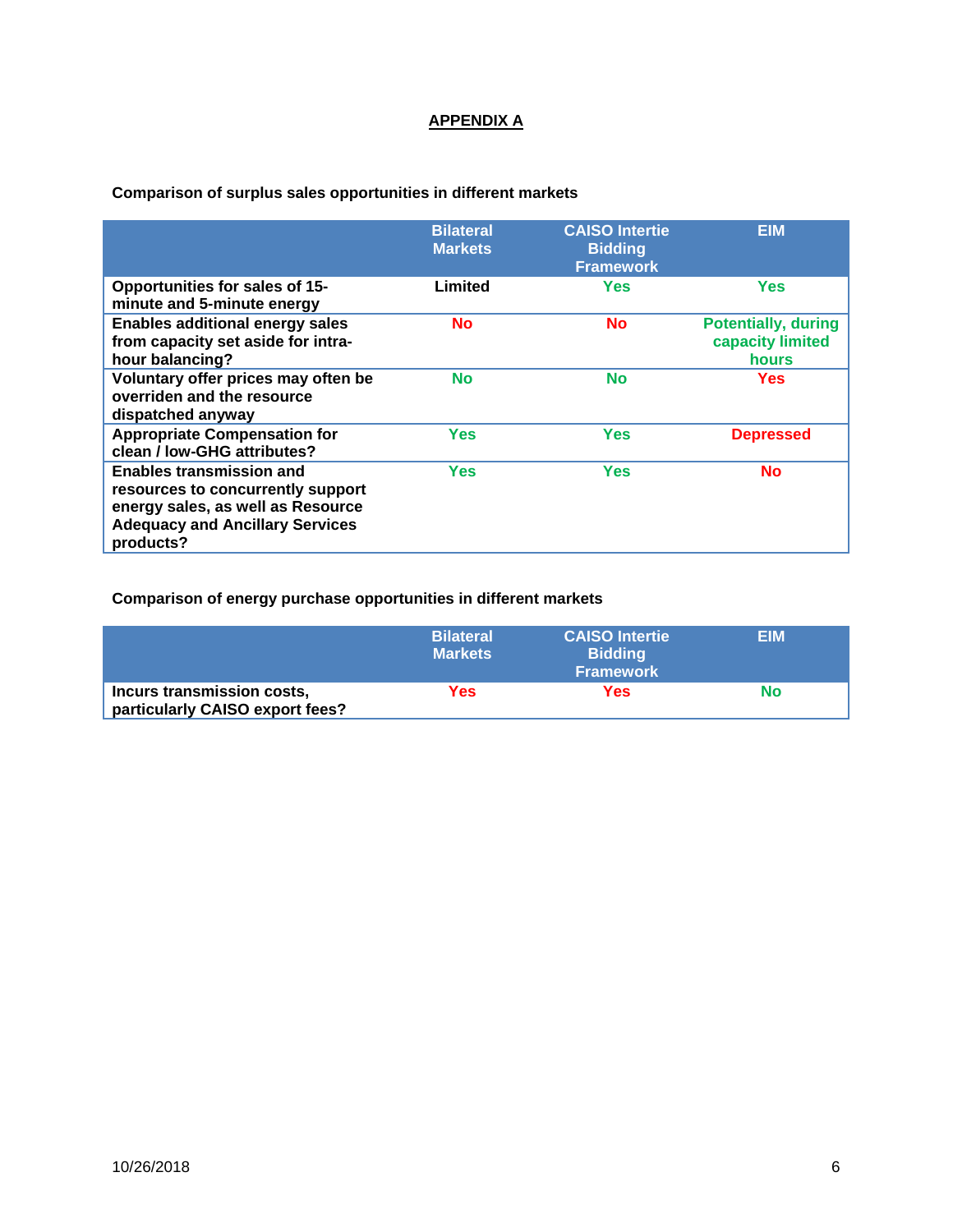## **APPENDIX B**

#### **Comments on Specific EIM Issues**

### **Modeling And Aggregation Of BPA Generation**

Powerex agrees with Bonneville's proposal to explore EIM participation supported by aggregate resources. This approach enables an EIM participating resource to be supported by the capability of multiple discrete physical resources at electrically similar locations. This maintains the ability of a hydro operator to direct the particular units that respond to EIM dispatch while satisfying the EIM's need for modeling accuracy. In Powerex's view, Bonneville's specific proposed aggregation of its hydro system is well considered and appears reasonable and workable.

### **Transmission Available For EIM Transfers**

Powerex supports Bonneville's proposal to make transmission service available to the EIM under the "donation" framework. This approach provides valuable flexibility to both Bonneville's power and transmission business lines. Bonneville's power business can elect to voluntarily make available to the EIM a portion of its Firm (7-F) transmission reservations that it has procured, in its capacity as a Bonneville transmission customer. Such donation would entitle Bonneville to participate in any congestion rents collected in the EIM on the donated transmission path(s). Bonneville's power business can thus make the hourly determination regarding the highest-value use of its transmission reservations. Other transmission customers holding transmission reservations on Bonneville's system would similarly be able to voluntarily make their Firm transmission reservations available to the EIM, in return for participation in any congestion revenues earned on the associated path(s).

At the same time, the "donation" approach appropriately minimizes revenue risk to Bonneville's transmission business. A significant share of Bonneville's transmission revenues are earned from customers purchasing service exporting out of, and wheeling through, Bonneville's service territory. Moreover, Powerex agrees with Bonneville staff's assessment that it expects Bonneville would be a "net wheeler" in the EIM (*i.e.*, Bonneville would facilitate more EIM transfers through its BAA than generation or load within its BAA). An EIM transmission framework that provided all remaining unscheduled Bonneville transmission capacity to the EIM at no cost could therefore undermine customers' incentives to pay for Bonneville transmission service under its tariff, leading to material cost shifts amongst its customers. Powerex thus agrees that it would be unacceptable to expose Bonneville to significant erosion of its transmission revenues through the EIM "ATC" approach to making transmission service available that has been adopted in some other regions.

#### **Local Market Power Mitigation**

Powerex believes the existing local market power mitigation and default energy bid framework must be improved prior to Bonneville participating in EIM. Powerex has found this existing framework to be largely unworkable, and has had to reduce its voluntary participation in the EIM during numerous hours in order to minimize the risk of harm. These challenges include being prevented from making EIM purchases that would enable greater conservation of limited hydro resources, and being forced to make EIM sales in hours and at prices when depleting limited water is not economic, resulting in inefficient depletion of the energy-limited resource.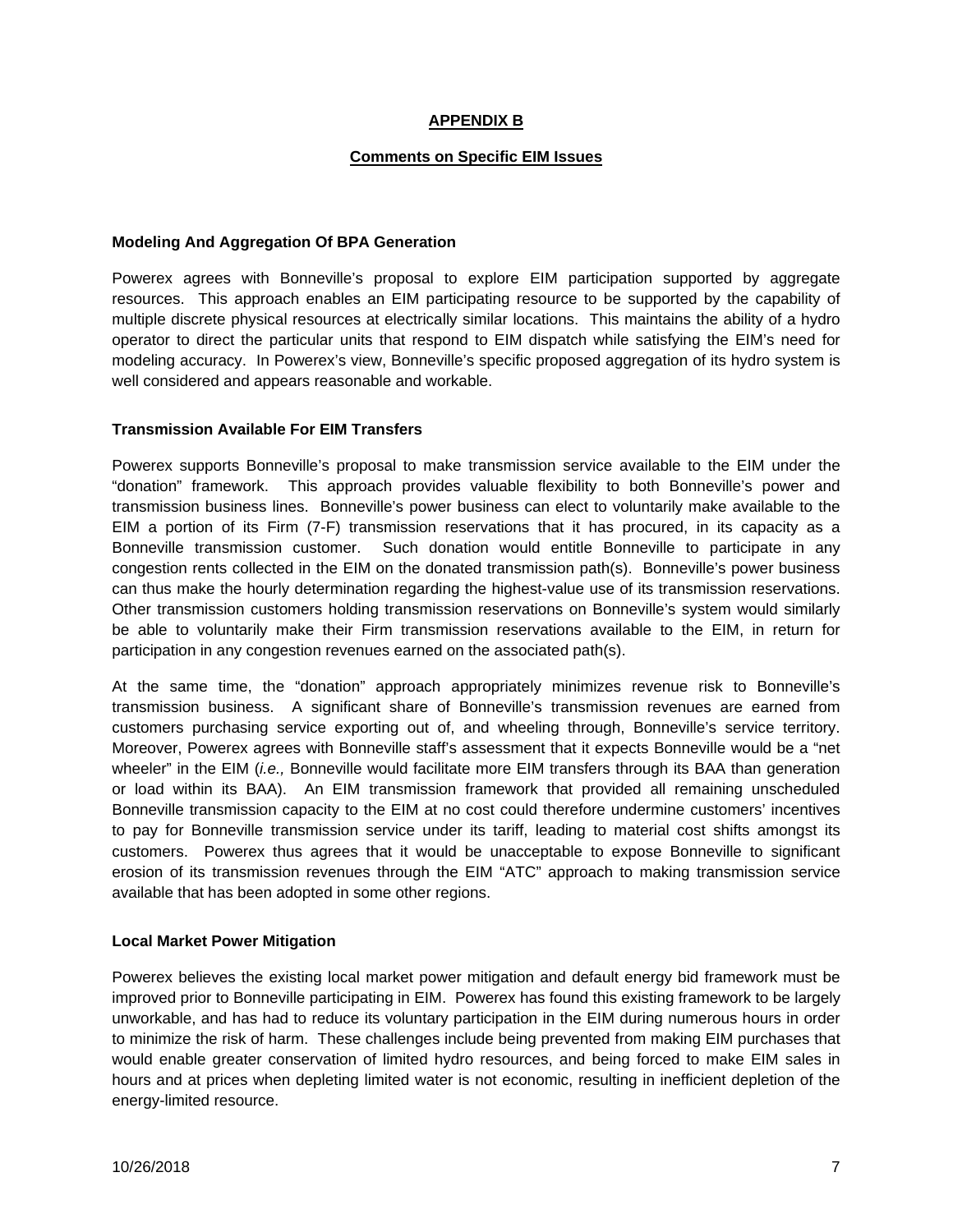As has been discussed in recent stakeholder meetings on this topic, these same challenges are being experienced by other EIM entities supported by storage hydro resources, and some EIM entities appear to have determined that some of their hydro resources simply cannot be EIM participating resources at all. In particular, entities may experience operational consequences if their storage hydro system is subject to additional, unexpected depletion of energy during certain periods or conditions. In the most severe cases, the EIM may override a hydro resource's submitted offer price, resulting in early depletion of its limited supply and causing the entity either to make subsequent high-cost market purchases in order to serve its native load and/or potentially risking the violation of operating constraints or license conditions.

Fortunately, CAISO is presently examining potential improvements to its local market power mitigation and default energy bid provisions, and Bonneville has actively participated in this initiative. Powerex greatly appreciates CAISO's staff efforts on this issue, and is cautiously optimistic that sufficient improvements might be achieved.

*Resolution Of Local Market Power Mitigation:* Powerex believes Bonneville should continue to participate actively in the CAISO stakeholder process on enhancements to the local market power mitigation framework. It will be critical that this stakeholder process result in CAISO tariff amendments that improve the accuracy of when mitigation provisions are applied, and that provide for a default energy bid option that ensures hydro resources can participate in the EIM without undue risk of having their energy being inefficiently depleted, incurring economic losses, and facing potential operational challenges.

## **Resource Sufficiency**

Many EIM entities and stakeholders have urged CAISO to convene a comprehensive stakeholder process to assess the performance of the resource sufficiency evaluations and to identify necessary improvements. These improvements include changes to make the evaluations more workable, and make EIM entities better able to anticipate the upward and downward capacity they will need to make available to the EIM in order to pass the resource sufficiency requirements. Currently, the uncertainty surrounding the required upward and downward capacity necessary to pass these evaluations has led EIM entities to often have to carry excess balancing reserves to reduce the risk of an inadvertent failure. In addition, the methodology used to calculate the reserves needed to meet an entity's imbalance energy needs with high confidence does not appear to accurately anticipate the specific variability characteristics associated with wind resources.

There has also been strong stakeholder interest in assessing the accuracy with which the resource sufficiency evaluations consider the CAISO BAA's unique characteristics as a fully organized market footprint, and as the only entity with an intertie bidding framework. Stakeholders have expressed concern that, under certain conditions, the existing evaluation may overstate the resources available to the CAISO BAA, and hence the CAISO BAA may erroneously pass the resource sufficiency evaluation. An accurate evaluation of the resources available to meet energy imbalances in each BAA, including the CAISO BAA, is necessary to achieve the EIM's design objective of not permitting "leaning" on the capacity or flexibility of other EIM participants. This design objective recognizes that the opportunity to "lean" on resources through the EIM can undermine reliability objectives as well as incentives for each participating BAA and/or entity to procure, and separately compensate for, sufficient capacity and flexibility on a forward basis.

Improving the workability and accuracy of the resource sufficiency requirements for EIM entities appears to be a high priority for numerous entities participating in the EIM. Unfortunately, CAISO has thus far not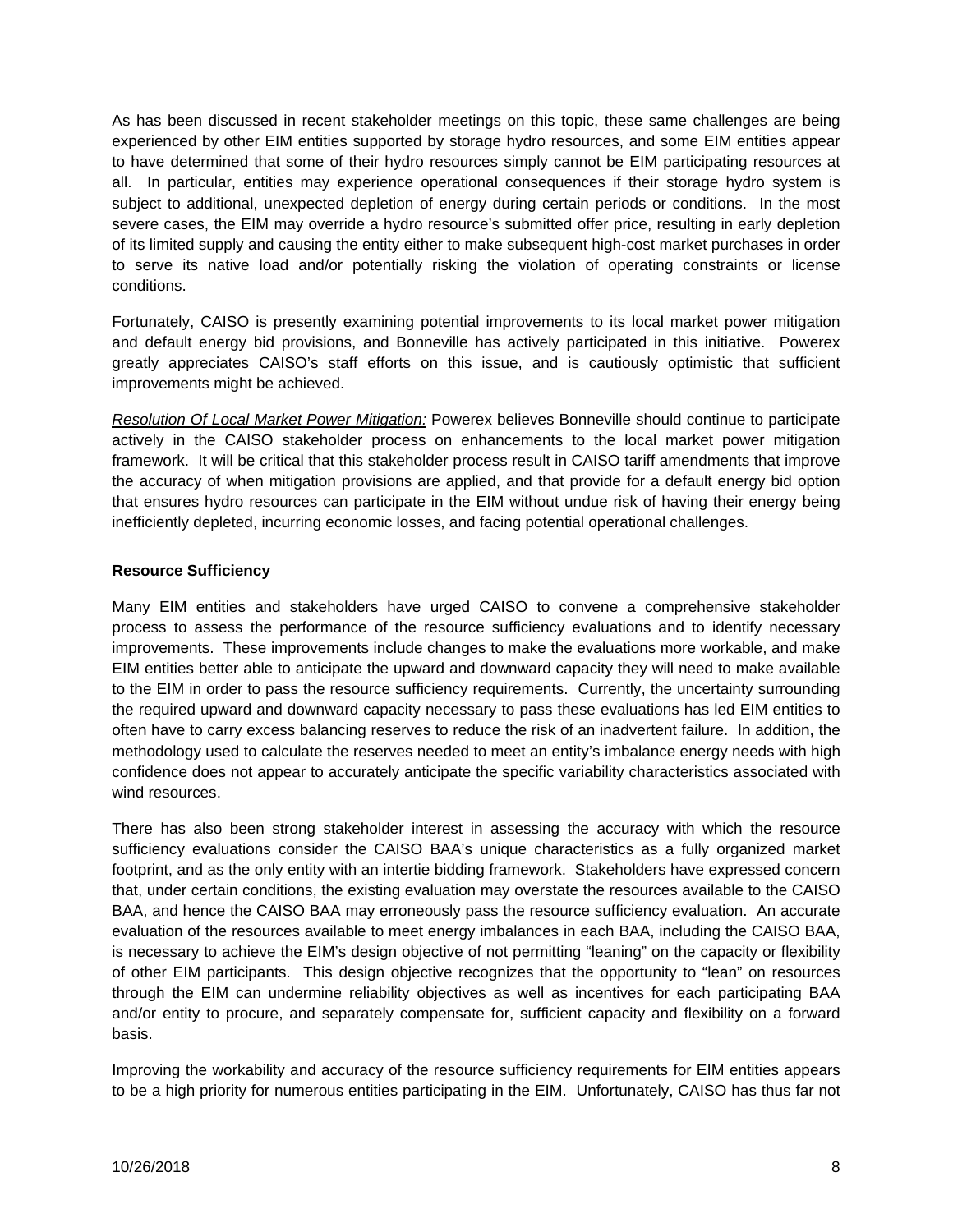proposed a stakeholder process on this topic, given its limited resources. Instead, CAISO has proposed to make targeted changes to the resource sufficiency evaluation either through changes to its business practice manuals or in the context of stakeholder initiatives focused on other CAISO priorities, such as 15-minute granularity in its day-ahead market, or extending the EIM to the day-ahead timeframe.

*Resolution of workability of EIM Resource Sufficiency Test:* CAISO has already begun to make some improvements to make the resource sufficiency evaluation more predictable and accurate for EIM entities. Powerex urges Bonneville to following these efforts closely. Powerex believes Bonneville should also work with CAISO to develop realistic estimates, based on actual data, of Bonneville's likely upward and downward capacity requirements to pass the resource sufficiency tests. This technical-level engagement can also be valuable in identifying any other potential challenges, allowing them to be addressed in a timely manner.

*Resolution of robustness of EIM Resource Sufficiency Test to CAISO BAA:* Powerex believes accurately applying the principles and criteria of the resource sufficiency tests to the CAISO BAA may require extensive modifications to the design of the test. As a practical matter, such a re-design may need to be pursued only after CAISO enhancements to the resource adequacy framework, which it recently initiated. This is because the CAISO BAA is likely to require a more robust resource adequacy framework in order to ensure that it is consistently able to pass a more robust resource sufficiency evaluation for its BAA, particularly as its resource mix continues to change. It may also be a more efficient use of limited CAISO staff resources for the development of a more robust EIM resource sufficiency test to be pursued as part of efforts to design a resource sufficiency test that is appropriate for a potential day-ahead market.

None of these changes are likely to occur in the near term, however. In the meantime, it should be recognized that there is a potential for any EIM participating resources to be "leaned on" for capacity and flexibility. EIM participation with capacity typically carried for intra-hour balancing reserves perhaps poses the lowest risk of undermining opportunities for forward sales of capacity and flexibility products, as these reserves are generally not available to support commercial transactions in the first place. Additional enhancements to the resource sufficiency test are needed to so that EIM participation with additional capacity no longer risks potentially undermining incentives to contract and compensate for capacity and flexibility attributes.

## **Greenhouse Gas Emissions**

The EIM can, and often does, result in EIM transfers that serve load in the CAISO BAA. Consequently, the EIM must be consistent with California's greenhouse gas ("GHG") rules, which include calculating and reporting the GHG intensity of energy imports, and retiring the associated quantity of California GHG emissions allowances after the end of the year.

The manner in which the EIM has applied California's GHG rules has proven to be highly inaccurate and problematic. Simply stated, the EIM algorithm "deems" EIM transfers serving California load to be sourced from the lowest-emitting EIM participating resources that were willing to accept a compliance obligation. The EIM algorithm in no way identifies the out-of-state resource that was incrementally dispatched as a result of enabling EIM transfers to serve load in California.

As a consequence of the design of the EIM algorithm, the EIM dispatch has systematically understated the GHG emissions associated with the dispatch of natural gas and coal resources. Indeed, CAISO data shows that net EIM imports into the CAISO BAA are primarily associated with net EIM exports from BAAs in the Desert Southwest, which are largely based on natural gas and coal. At the same time, the EIM algorithm has "deemed" that most of the EIM imports serving California load were from non-emitting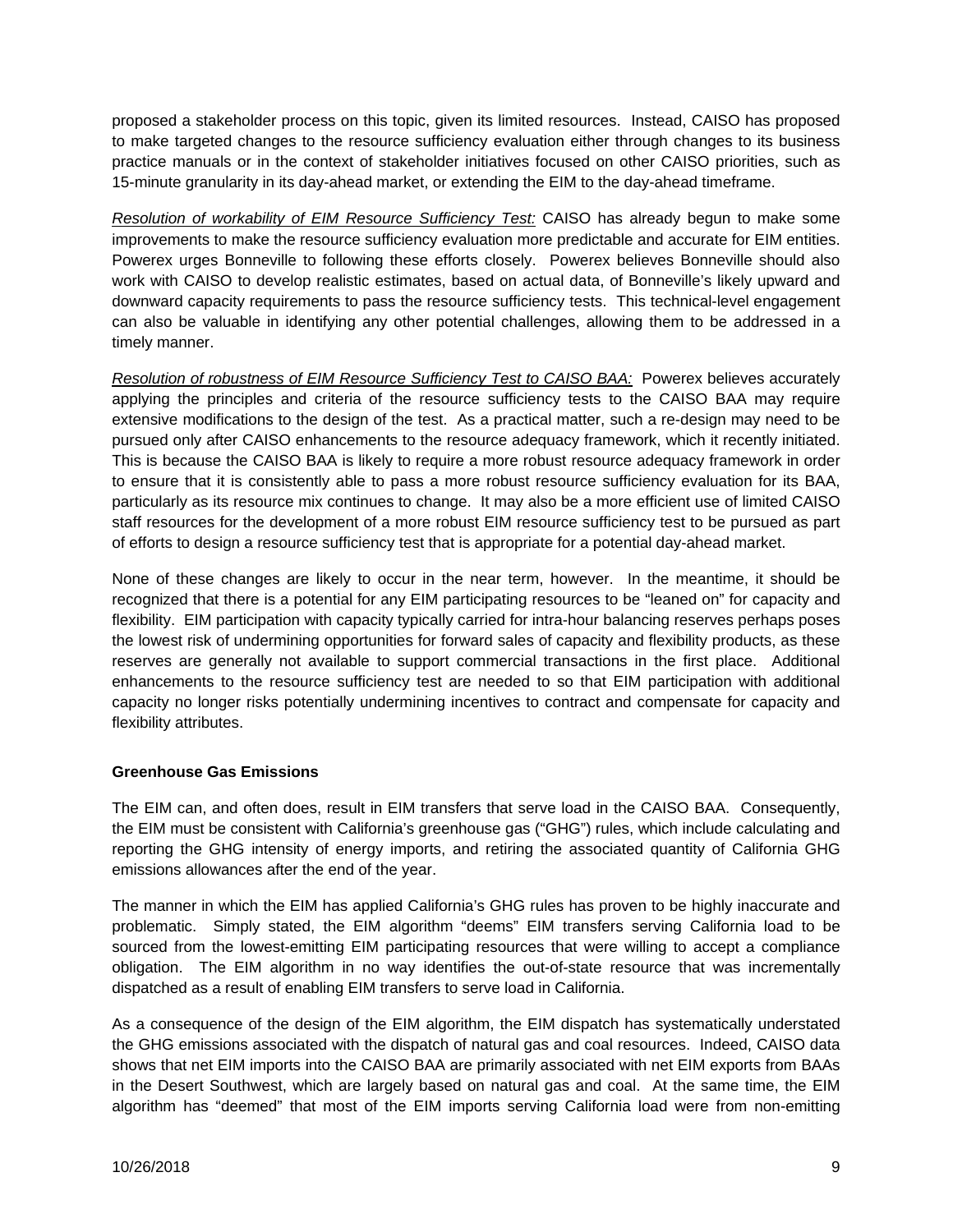resources. The inability of the EIM algorithm to properly implement California Cap and Trade program has resulted in significant net benefits to coal and natural gas resources, relative to other markets—in which the Cap and Trade program has been more effectively applied—but has also resulted in diminished opportunities for surplus sales from hydro resources relative to other markets.

Through an extensive stakeholder process, CAISO identified enhancements to the EIM algorithm intended to reduce the inaccuracy associated with its "deeming" approach. These enhancements are expected to be implemented in November 2018, however, they are widely recognized as offering only a partial solution. Powerex believes that accurate and consistent GHG treatment of imports serving California load likely needs to be addressed further over the longer term. The goal of such efforts is not to skew the benefits in a manner that is favorable to one group of entities, but to ensure that the EIM accurately reflects the application of California's Cap and Trade program, and is also able to apply the rules of any GHG programs that may be implemented in other jurisdictions in the future.

*Resolution Of EIM GHG Issue:* The upcoming changes to the GHG aspects of the EIM algorithm are not anticipated to eliminate the problem of inaccurate GHG attribution or the resulting GHG leakage. This means that the issue will remain a challenge for the EIM going forward, and will also need to be addressed in the context of any potential design of a regional day-ahead organized market. At this time, CAISO has not planned any stakeholder initiatives to further explore how California's Cap and Trade program can be more accurately implemented in the EIM. It will be vital for Bonneville and other stakeholders to continue to highlight the importance of this issue, and to request ongoing analysis and data to better understand the scope of the remaining challenges in the EIM. It will also be vital for Bonneville to be actively engaged in considering the GHG-related aspects of any potential day-ahead market. Additionally, Powerex encourages Bonneville to actively participate in CARB workshops and proceedings regarding the application of California's GHG-related objectives to energy imports serving California load.

## **EIM Support For Delivery Of Resource Adequacy And Ancillary Services Products**

Currently, transmission and resources that are set aside for participation in the EIM cannot also be used to perform under the obligations of resource adequacy or ancillary services sales commitments. This is in contrast to transmission and resources offered under the CAISO's intertie bidding framework, which can be used to concurrently support sales of energy, as well as ancillary services or the satisfaction of resource adequacy obligations.

It appears both appropriate and beneficial to market efficiency for CAISO to enable rules under which the must-offer obligation of resource adequacy commitments at a CAISO intertie can be satisfied by resources (and necessary transmission rights) offered into the EIM in excess of the resources that are needed to satisfy resource sufficiency requirements.

*Resolution Of EIM Support For Delivery Of RA And AS Products:* Bonneville can highlight the need to enable EIM participating resources to satisfy resource adequacy and ancillary services sales obligations.

## **Governance**

The EIM has a unique hybrid governance model, in which certain rules that apply only to the EIM area outside of the CAISO BAA are under the purview of the EIM Governing Body. Rules that apply more generally to the real-time market, including but not limited to the EIM area outside the CAISO BAA, are under the purview of the CAISO's Board of Governors, with advisory input from the EIM Governing Body.